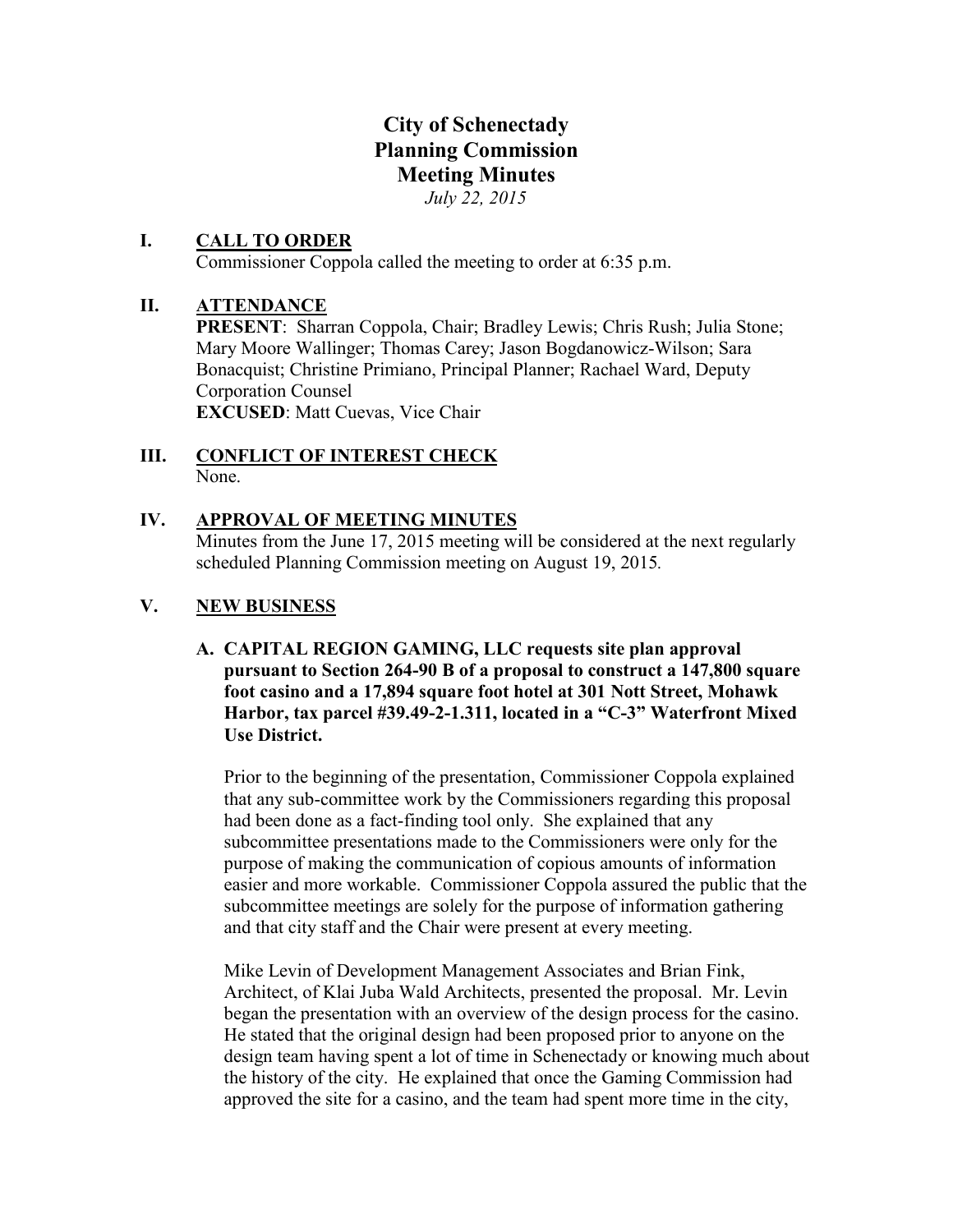they felt compelled to change the design to reflect more of Schenectady's history. He admitted that the second design submitted perhaps went too far towards the historical context side of the design and eliminated too much of the contemporary feel of the building. Mr. Levin noted that at the June 2015 Planning Commission meeting he and the design team received some very valuable comments and feedback, which they strongly considered when finalizing the third design.

Mr. Levin briefly reviewed the site plan details as he had presented at the June meeting. The site plan remains largely unchanged from the previous design, with the major changes being to the facades of the casino and the adjoining hotel. He also briefly reviewed the landscaping plan, which had been explained in detail at the June meeting and remains virtually unchanged. Mr. Levin then turned the floor over to Brian Fink, lead architect for the project, to review and explain the changes to the casino design.

Mr. Fink began his presentation with an overview of the new proposed building materials. The brick was completely removed from the design. The new materials consist of textured metal panels, wood, precast concrete, glass, and stone. He explained that the use of these different materials was used throughout the facades to break up the horizontal mass of the building, which extends 300 feet. Mr. Fink noted that several framed areas of the front and rear facades were created to emphasize separate sections of the building, as opposed to one long mass.

Mr. Levin followed with an overview of the signage proposal for the casino and hotel. He presented details of the directional signage, the signs affixed to the casino and hotel, and the pylon sign. He noted that the actual amount of signage had decreased from the previous proposal, and that the total of 13,700 square feet being proposed falls well below the 19,000 square feet allowed. He presented a detailed drawing of the revised pylon sign, which will mimic the new building materials proposed for the casino. Mr. Levin noted that the applicants believe the pylon sign to be absolutely essential for the identification of the casino by passing drivers, as the casino will sit 750 feet from the future roundabout and will not be visible from the roadway. He showed several photographs of views taken from the surrounding neighborhoods to demonstrate that the sign will not be visible from the neighboring residential areas.

Commissioner Coppola then opened the floor for public comments prior to the Commissioners' discussion of the proposal.

#### **PUBLIC COMMENTS**

A letter from Melinda Perrin, county resident, was entered into the record. Ms. Perrin commented that she does not feel that the public has been offered a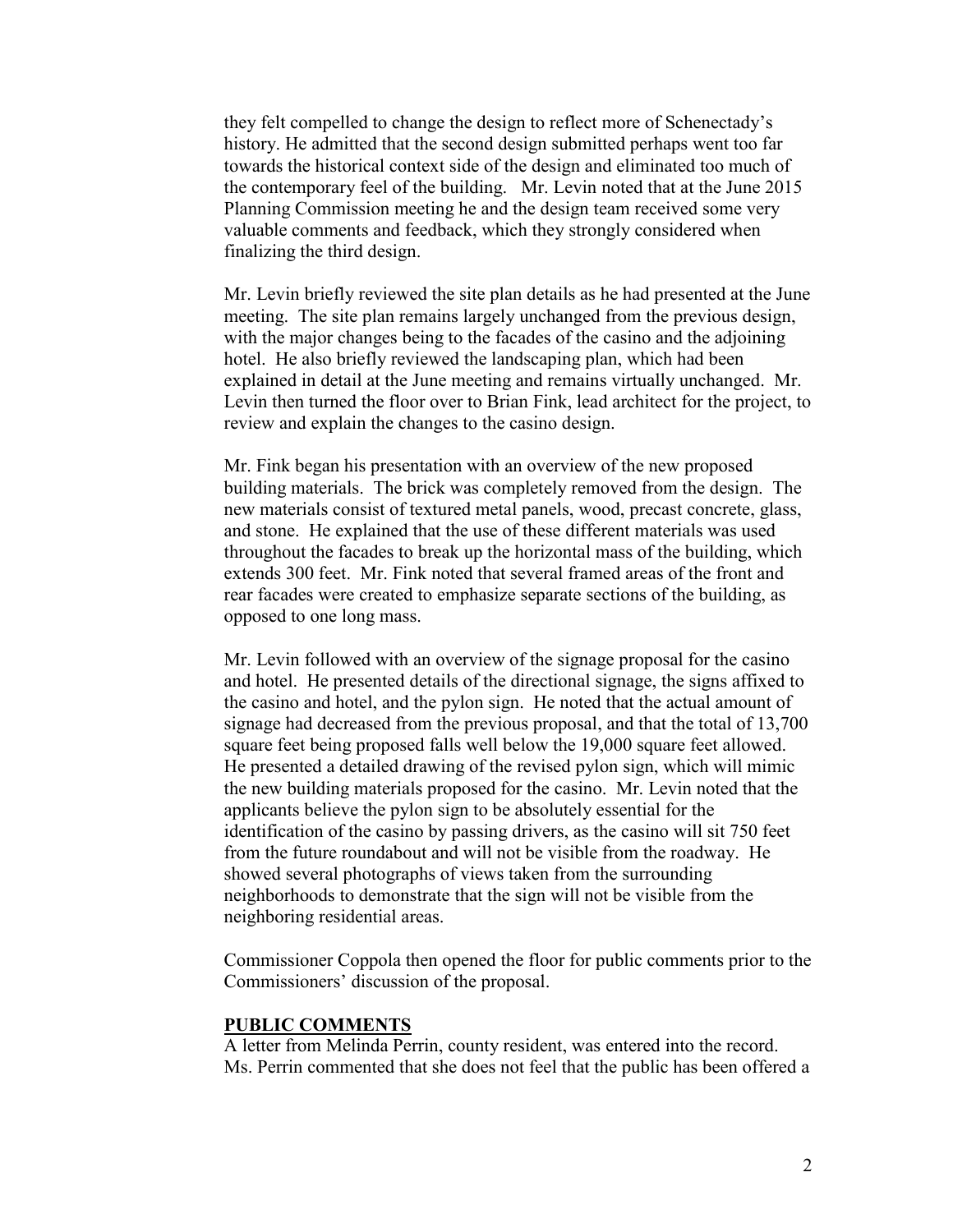detailed enough view of the new design, and that a project of this importance for the region should receive more consideration.

Anthony Curran III, resident of Albany Street, spoke in opposition to the casino being located in Schenectady, although he said he did not dislike the new design.

David Giacolone, resident of 16 Washington Avenue, spoke in opposition to the pylon sign and presented supporting materials for the record. He stated that the sign would be too large, too visible from the surrounding neighborhoods, and would emit too much light. He also stated that he felt the design to be uninspired*. Mr. Levin responded that the sign lighting has been designed to exceed the city requirements regarding light spillage. He noted that the LED display will change most frequently every 8 seconds (DOT standard) and that the entire sign will dim at night when it is not necessary to be as bright as during the day. He explained that the top portion of the sign will be internally illuminated, and that the portion of the sign structure actually used for casino signage is below the 70% allowed. Commissioner Carey stated that internally lit signs are normally not allowed under the sign ordinance. City Planner Primiano noted that the casino is exempt.*

Chuck Steiner, President of the Schenectady Chamber, spoke in support of the new design.

Maxine Borom, resident of Schenectady County, spoke in opposition to the new design. She stated that she felt that the first design was much more creative and inspired, and had more of a vertical emphasis than the next two designs. She explained that in her opinion the second design and the third design look very similar, but with different materials. *Mr. Levin noted that the original design looked different from the second two because the first design was conceptual and the entire layout of the site plan changed prior to the second design. He noted that a portion of the first design was built over College Creek, which is not allowed. He also noted that moving the casino on the site allowed better access to the river, as well as facilitating the creation of the portion of the site that will now be landscaped green space but will be ready for future development as needed. He explained that in the first design the entrance to the hotel was from the casino, which would have restricted the entrance to those over 21 years of age only. The shifting of the hotel entrance will allow for anyone to enter.*

Glen Tabolt, President of STS Steel, acknowledged the extensive work the Planning Commission and staff had put into the consideration of the project. He stated that he wanted the Commissioners to be aware that STS is still in negotiations with Galesi Group regarding the easement that is shown on the site plan as part of the parking lot for the casino.

Jason Planck, city resident, spoke regarding the illumination of the pylon sign and stated that he believes that there would be too much light pollution from the whole casino project. He also stated that he is concerned about accessibility issues for the disabled for many of the outdoor areas of the Mohawk Harbor project.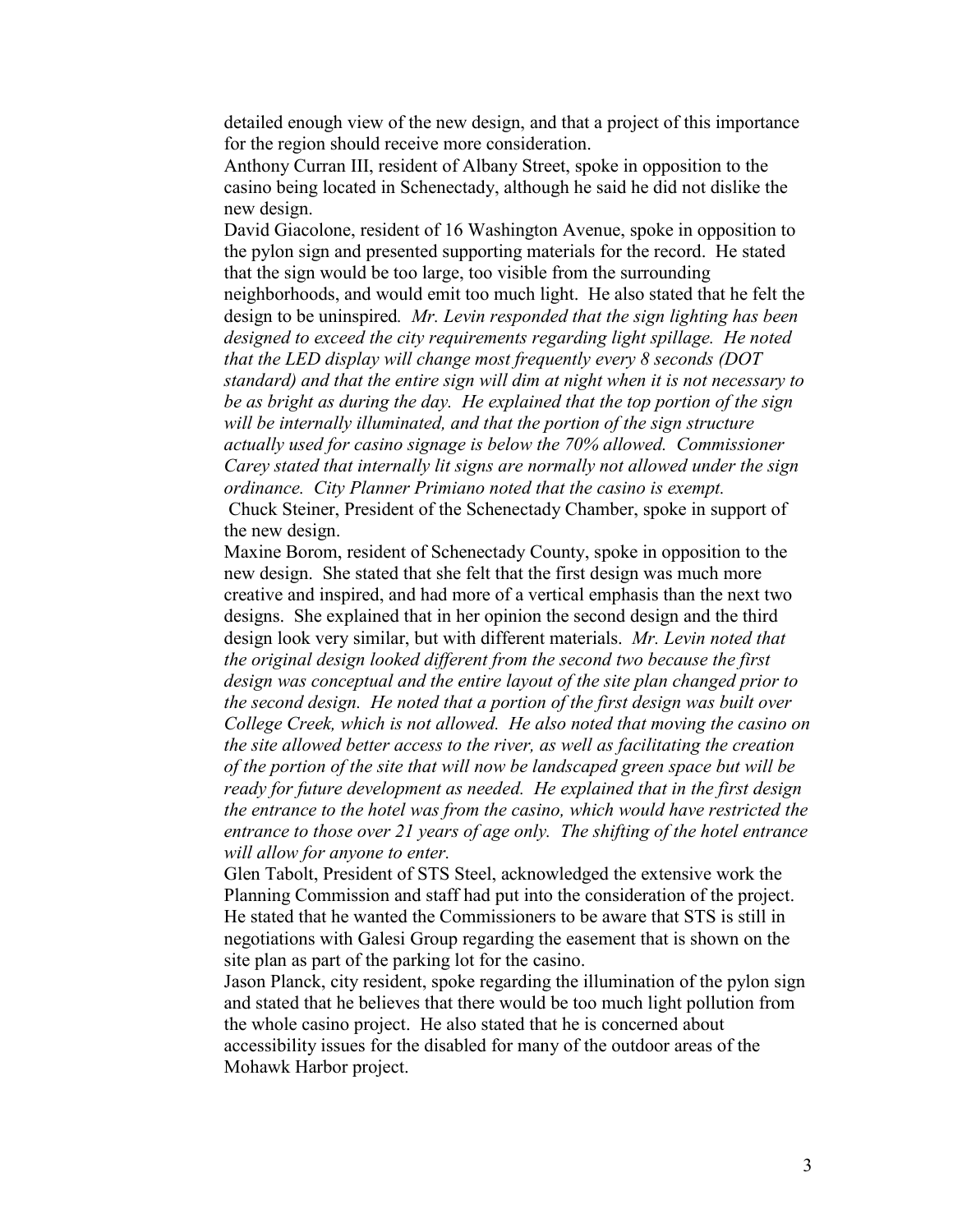Camille Sasanowski, resident of Claredon Street, stated that she is concerned about light pollution from the casino and the affect that it could have on the neighbor's property values.

*Commissioner Wallinger noted that a detailed photometric plan was submitted by the applicant to the Engineering Department for review and approval, and that the city has very strict standards regarding light spillage and pollution.*

Richard Unger, resident of the Stockade, spoke in favor of the new casino design but stated that he does not like the design of the pylon sign. He stated that he would like to see the top portion of the sign be backlit or a darker background color as opposed to the internally-lit white.

Marilyn Ruscitto of East Front Street spoke in favor of the casino and the sign. She stated that she like the design and feels that it is a great improvement over anything else that has ever been on the site.

Following the public comment period, Commissioner Coppola opened the floor for discussion from the Commissioners. City Planner Primiano noted that the code allows a sign of 80 feet, and that the design of the sign can be discussed but the height is allowed as presented. Commissioner Lewis noted that he is pleased with this design for the casino. He also stated that he feels that it maximizes the public access to the river on this site, which will provide a lot of access to the waterfront where in the past there has been none. Commissioner Stone stated that she likes the new design much better than the previous design. Commissioner Wilson stated that he also likes the design and feels that it takes positive elements from the first design but adapts them well to the new site plan.

Commissioner Wallinger stated that she appreciates the changes made to the design and like the lighter feel of it, with more glass and more design elements that were shown in the first concept. She asked the applicants if they had considered having some design element that would extend horizontally across the entire façade to tie the separate areas together. Mr. Levin stated that by using the separate framed areas they are attempting to reduce the horizontal mass of the large façade, and that they believe that the use of an element tying them together would work against that. He also noted that the entire façade would seldom be visible at one time, as people would be approaching from different angles.

Commissioner Coppola stated that she is happy with the new design, particularly the side of the building facing the river. She noted that the new design does not feature any rooftop signs, but rather a canopy sign on one of the metal overhang areas. The applicants confirmed that they had eliminated any rooftop signs. Commissioner Bonacquist stated that she is also pleased with the new design of the casino and the hotel, particularly the new upper portion of the hotel, but commented that she feels that the design lacks the iconic imagery that the second design exhibited with the large "RIVERS"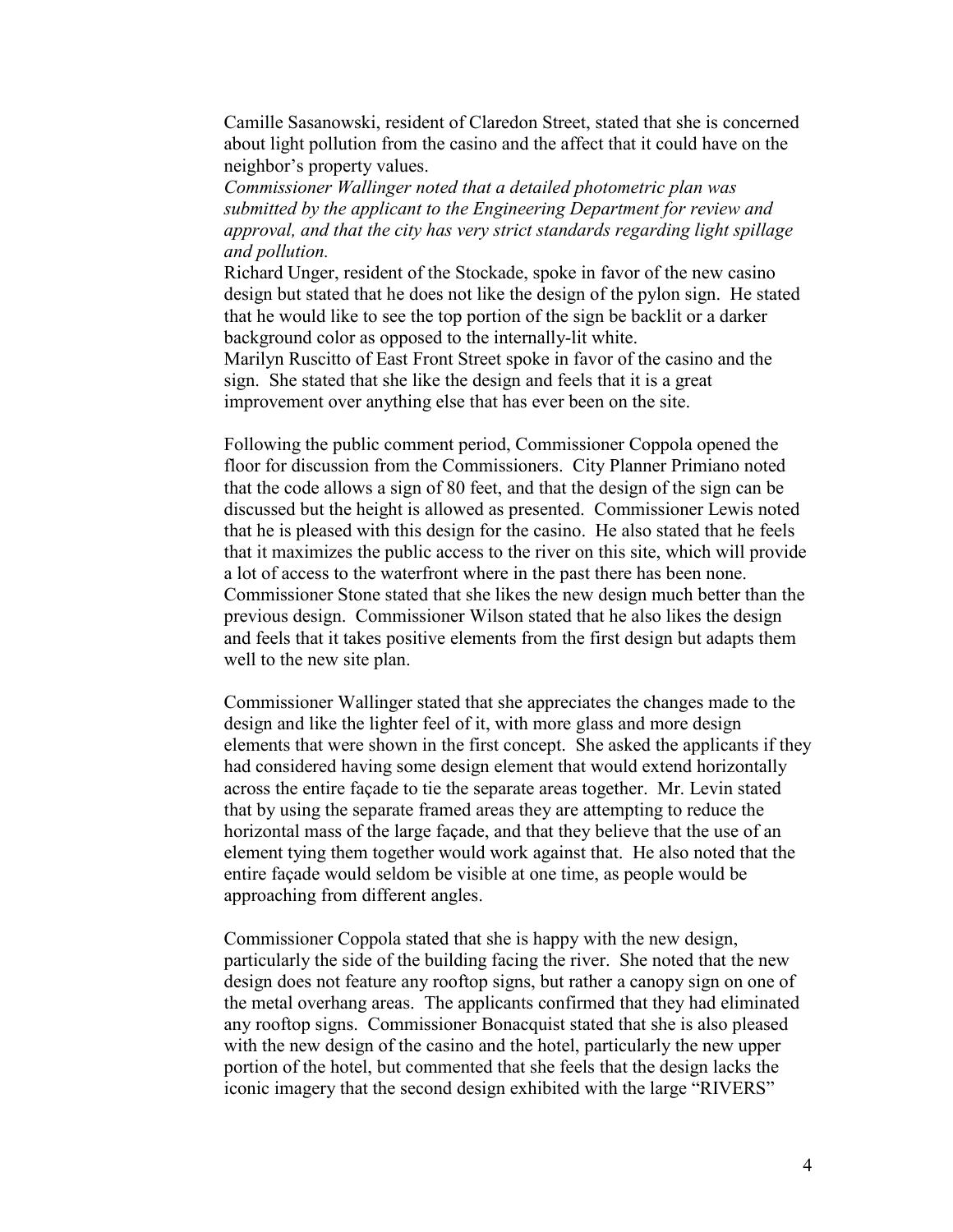sign. Commissioner Wallinger commented that she very much appreciates the detailed planting plan and that she feels that the applicants listened to the feedback from the Commission regarding the landscaping and pedestrian walkways and took it into account when revising the design.

Commissioner Carey stated that he believes that too much of the site is dedicated to parking and that this will not make the best use of the limited waterfront. He explained that he feels that the lot at the north end of the site should be paved with permeable materials. He also stated that he was disappointed to hear very little mention of the energy impact of the project and attempts to mitigate it, although he understands that this is not an issue under the regulation of the Planning Commission at this time. He noted that this project will be one of the largest energy draws in the city, and that he believes that a responsible developer would address this issue more proactively than it was in this case, with the generic environmental impact statement having been completed before the casino development was even considered.

Mr. Levin responded that it is a requirement that the project be LEED certified in order to secure the casino license. He noted the Des Plaines casino designed by his firm was the first gold certified LEED casino in the country. He stated that while he does not know if gold certification will be attainable in this case due to pre-existing issues with the site, he assured the Commission that it is the developers intent to get as close as they can to meeting that goal.

Commissioner Carey stated that while he recognizes that there was a zoning change to allow the size of the pylon sign, he feels that the sign is very large, particularly the LED display portion, and that it will have a big impact on the surrounding area. He urged the applicants to do all that they can to mitigate the impact of the sign. Mr. Levin responded that the sign in Des Plaines stands at 68 feet, but that the casino is much closer to the main road and is visible from it, which is not true in this case.

The discussion of the pylon sign continued with Commissioner Stone noting that she does not like the new design, and feels it seems too much like one large heavy mass. Commissioner Wallinger stated that she likes the design of the sign, and the materials, which clearly mirror the materials used in the casino design. She noted that she feels that the internally lit white portion at the top of the sign stands apart too much from the rest of the design. She suggested the use of a darker background color with lighted letters, as shown on the example of the Des Plaines sign. Mr. Levin stated that the white internally lit portion at the top of the sign was chosen in order to achieve a lantern-like appearance, which was one of the goals of the design. He noted that they would be willing to consider a slightly darker background color for the top portion, rather than white. Commissioner Wilson stated that he felt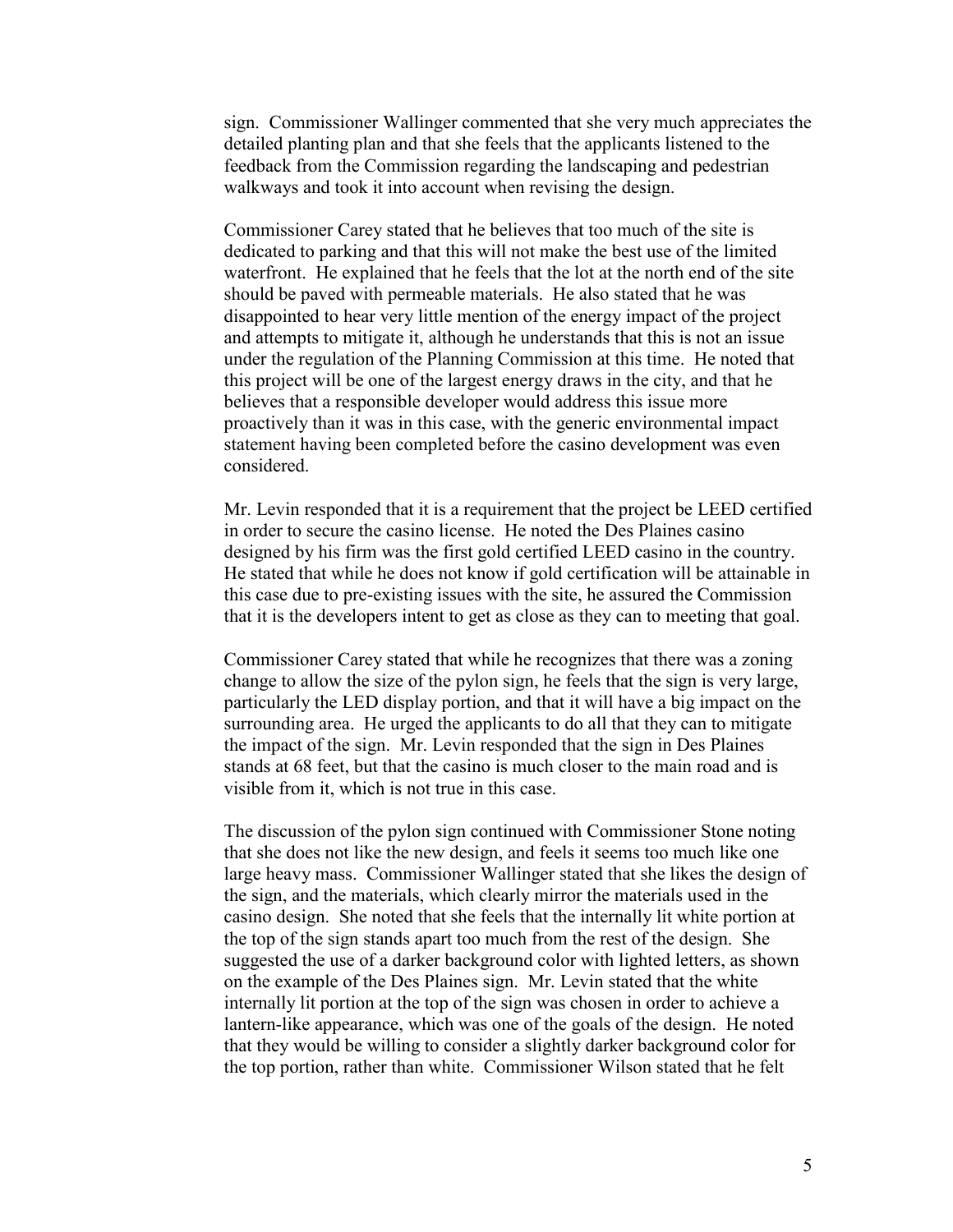that the sign used too much of the cheaper-looking materials from the casino, such as the metal panels, as opposed to more stone and glass.

Commissioner Lewis stated that he is happy with the design of the sign and does not feel that the light will be disturbing to neighbors, particularly since the applicants are required to meet the strict city code requirements. He also noted that he liked the LED portion of the sign, and the flexibility of display that it will allow. Mr. Levin noted that the LED portion of the sign will also be made available for the advertising of special events and even community events that are not specific to the casino. Commissioner Rush noted that he also liked the Des Plaines sign more because of the darker background and backlit letters. He stated that he did not like the internally-lit white portion of the sign.

After considering the discussion of the Commissioners, Mr. Fink sketched a slightly different pylon sign design using more glass and stone and presented it to the Commissioners for feedback. Commissioners Bonacquist and Wallinger stated that they preferred the design depicted on the sketch more than the original. City Planner Primiano noted that this discussion of design details was more a matter of personal opinion as opposed to a site plan issue, and that it was not a sufficient enough reason to hold up the consideration of the whole proposal. Commissioner Coppola suggested the use of a subcommittee to work with the applicants to finalize the details of the sign, or the alternative of allowing the applicants to submit a revised design to the City Planner for final approval. The Commissioners discussed this and decided that they believed the sign to be a large enough issue that it should be considered by a subcommittee. Commissioners Lewis, Rush, Wilson, and Bonacquist were selected for the subcommittee.

## **SITE PLAN APPROVAL**

Motion by Commissioner Lewis, seconded by Commissioner Wilson, to accept the proposal with the following condition:

 A subcommittee of Commissioners Lewis, Rush, Wilson, and Bonacquist will work with the applicant to review and approve the final design, colors, and materials of the pylon sign. The location and height of the sign is approved as submitted.

### *Motion carried, with Commissioner Carey opposed.*

#### **VI. OLD BUSINESS** None.

## **VII. MISCELLANEOUS**

Commissioner Coppola announced to the Commissioners that this would be her last meeting as Chair and that she will be resigning her position as Planning